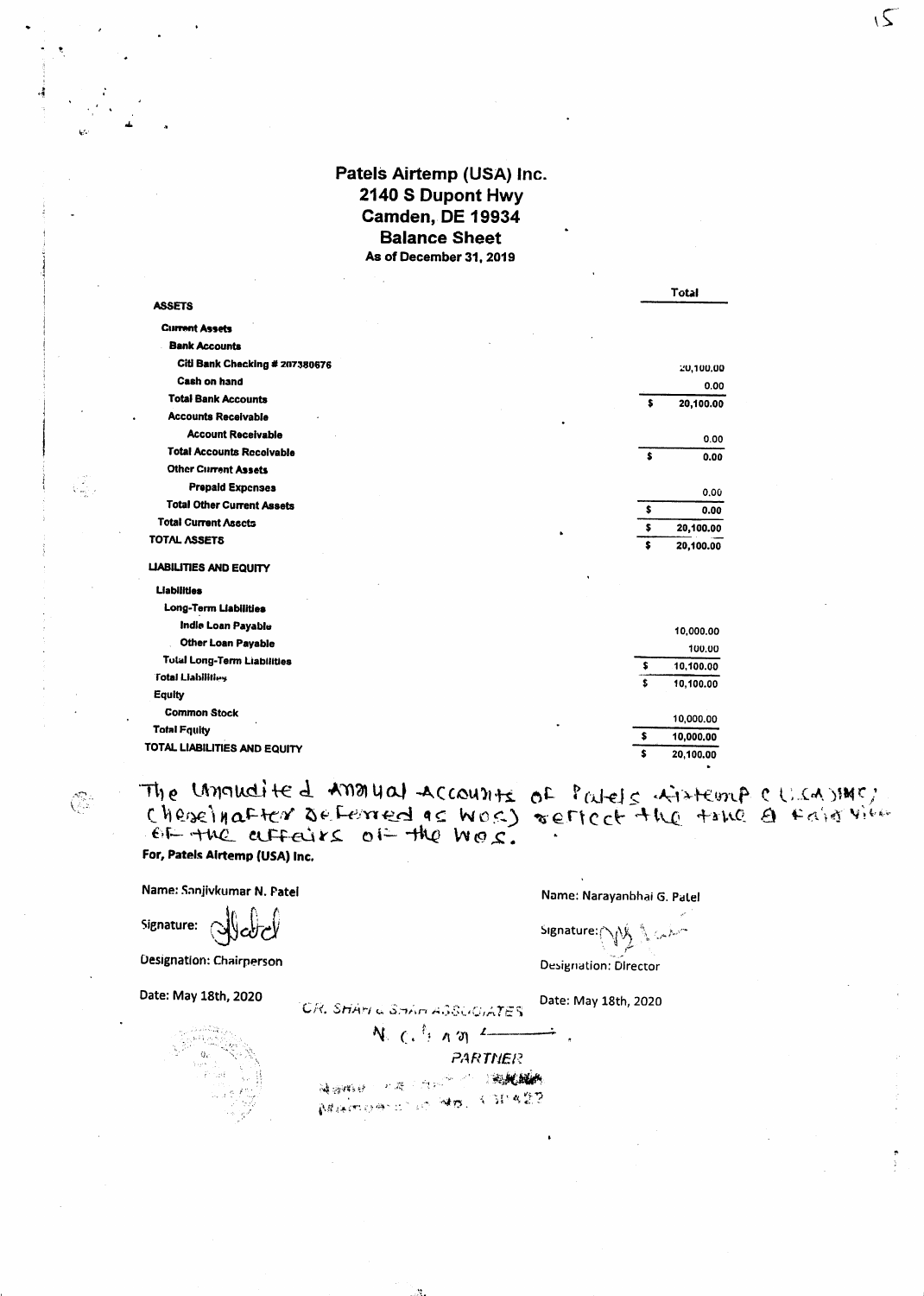## Patels Airtemp (USA) Inc. 2140 S Dupont Hwy Camden, DE 19934 **Profit and Loss** January - December 2019

|                                 |   | <b>Total</b> |
|---------------------------------|---|--------------|
| <b>Income</b>                   |   |              |
| <b>Sales of Product Income</b>  |   | 0.00         |
| <b>Total Income</b>             |   | 0.00         |
| <b>Cost of Goods Sold</b>       |   |              |
| <b>Cost of Goods Sold</b>       | ٠ | 0,00         |
| <b>Total Cost of Goods Sold</b> |   | 0.00         |
| <b>Gross Profit</b>             | s | 0.00         |
| <b>Expenses</b>                 |   | 0.00         |
| <b>Total Expenses</b>           |   | 0.00         |
| <b>Net Operating Income</b>     |   | 0.00         |
|                                 |   |              |

For, Patels Airtemp (USA) Inc.

통

Ć.

Name: Sanjivkumar N. Patel Signature: J لات

**Designation: Chairperson** 

Date: May 18th, 2020

702. nike  $.6. R<sub>0</sub>$ Navranopura **Incedabad** 

Name: Narayanbhai G. Patel

 $\lambda$ 

Signature:

**Designation: Director** 

Date: May 18th, 2020

CII, SHANG STRIN AOSOCIATES

 $N$   $C$ ,  $A$   $N$   $L$ 

PARTNER

Name: VASANT C. TANNA Membership No. 100422

į